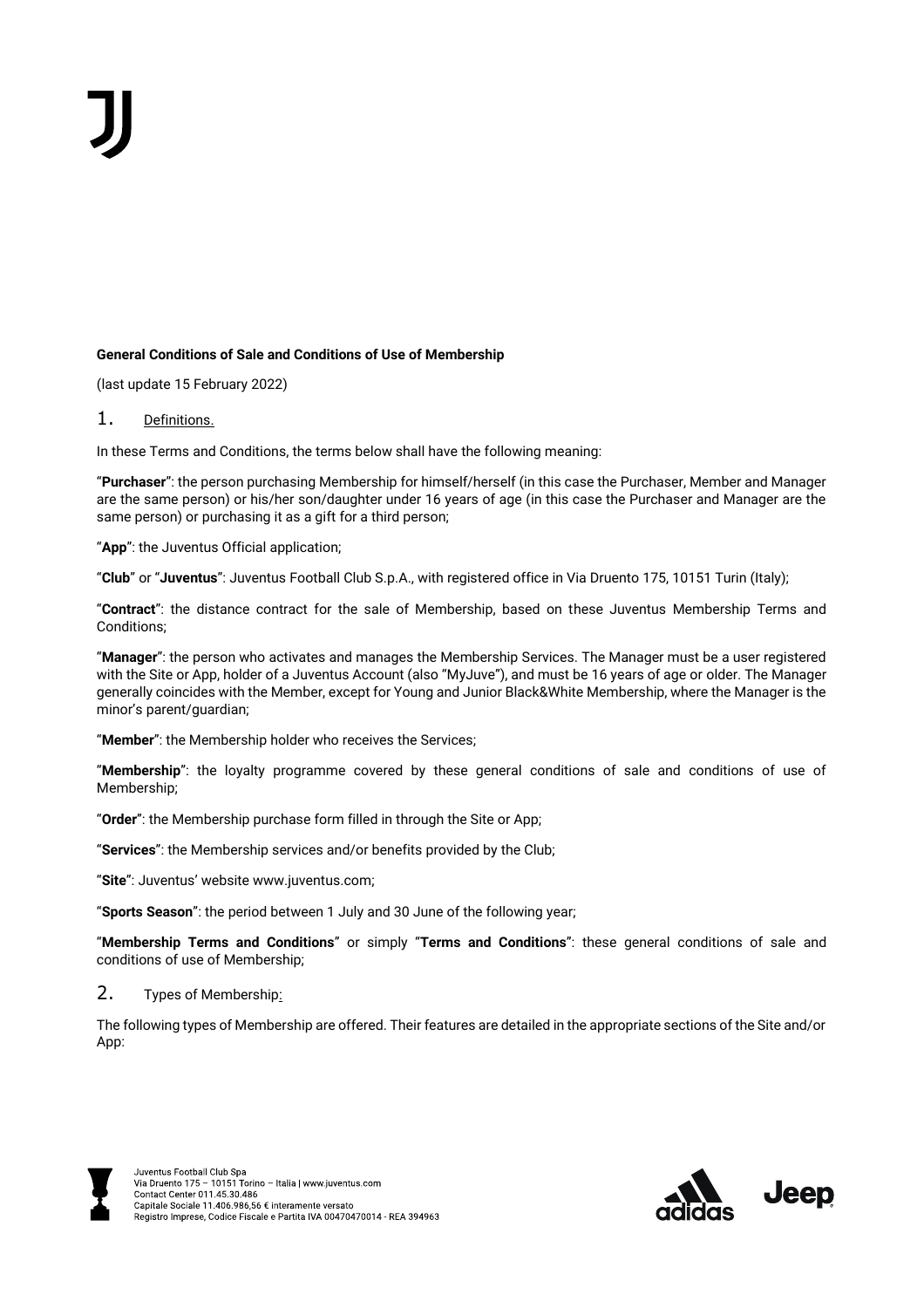a) J1897 Membership (without age limits);

b) Black&White Lite Membership (dedicated to fans aged 17 and over),

c) Black&White SMART Membership exclusively digital (without age limits);

d) YOUNG Black&White Lite Membership (for fans aged between 12 and 16);

d) Junior Black&White Membership (for fans aged between 3 and 11) and

Membership includes a series of services/benefits common to all types of Membership and some services/benefits specific to each type of Membership. The specific characteristics of each type of Membership are those described in the [Black&White/M](https://www.juventus.com/it/bianconeri/)embership section of the Site.

The unit price of each type of Membership is expressed in Euros and includes VAT and all applicable taxes and fees. It is the one shown from time to time on the Site's pages and in Membership forms, regardless of its duration. Price changes are possible and in this case the Site will be updated with the indication of the new price.

Any change to the programme, such as access to any privileges/pre-emptions, special offers and/or additional services that may be provided by the Club and/or by other companies with which the Club shall enter into any agreements (socalled Companies under convention), will be notified to the Member or to the Manager through the Website, accessible 24/7 hours, except in the case of interruptions due to causes of force majeure and/or to the addresses provided during registration and accepted.

**In any case, all the Services belonging to each Membership are strictly personal, intended for the exclusive use of the Member, and cannot be sold or transferred, for any reason, to third parties. The Member and/or the Manager agree not to use the Services for commercial purposes or for purposes other than those expressly specified in these Terms and Conditions.**

3. Price, Method of payment, Invoicing.

The total price resulting at the end of the Order includes shipping costs of the Welcome Pack which vary according to the country of destination (the Purchaser may view the cost online at the end of the Order before confirming it), but does not include any customs duties and/or additional taxes applied for importing the goods into a foreign country which shall be charged to the Purchaser.

Payment of the total price must be made when the Order is placed, by credit card on the accepted circuits that are listed and visible during the online purchase procedure and can be be chosen by the Purchaser at the time of payment. The total amount due by the Purchaser is charged when the Order is placed and, except as provided below, does not entail any further charges for the Purchaser in addition to the total price shown when placing the Order.

The Purchaser agrees that, unless otherwise agreed, the price is expressed in Euros. Therefore, any currency exchange resulting from payments outside the EU - or made with currencies other than Euros - will be made by the bank and/or credit card issuer or, in any case, through the Method of Payment selected by the Purchaser, who will exclusively bear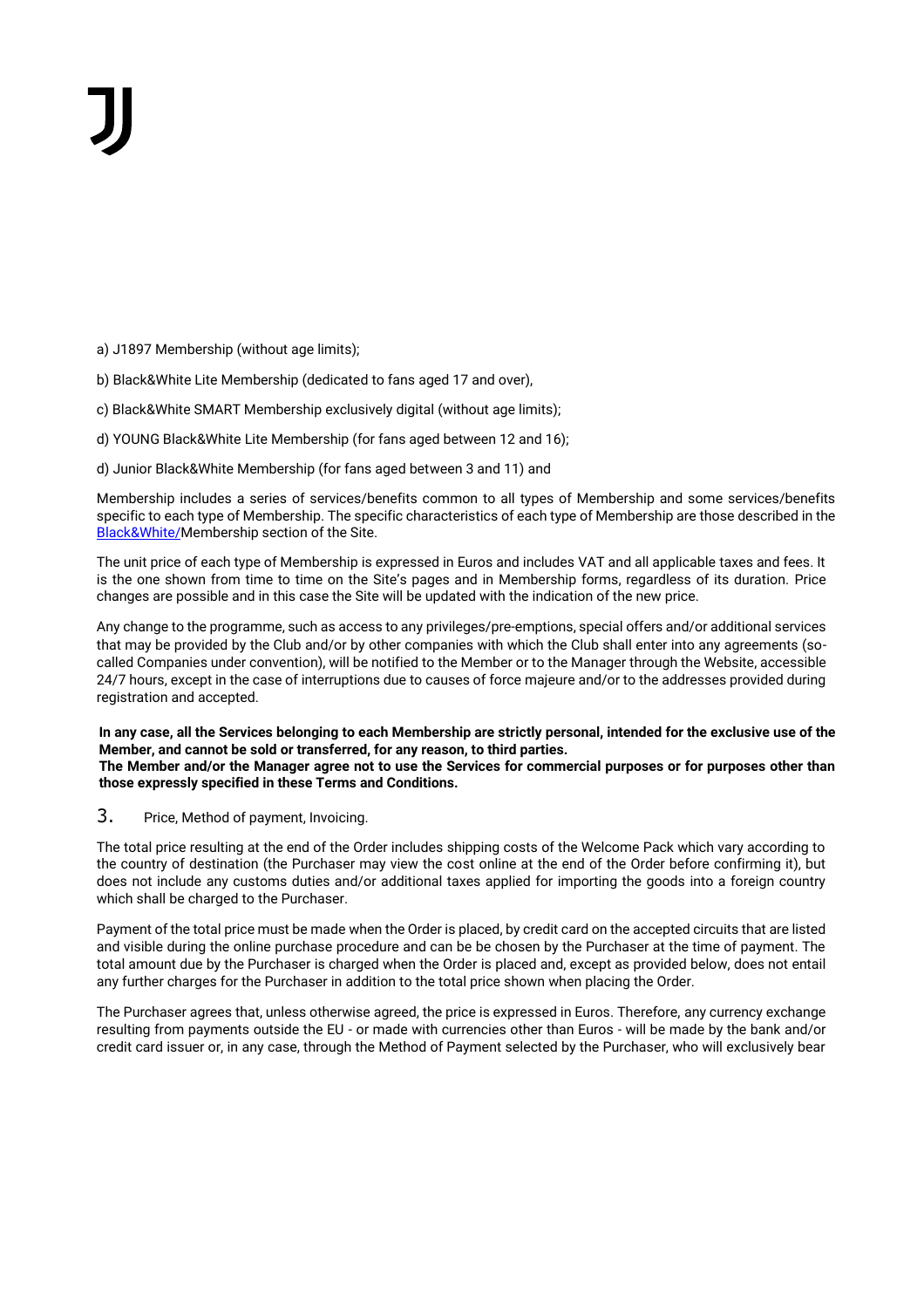all and any costs, including commissions, arising from the payment. The Purchaser is therefore required to check the exchange rate and any commission costs. The cost of the transaction will be charged, for the first time, to the Purchaser at the time of purchase of Membership and, in the event of automatic renewal, subsequently at the time of each payment until the Contract is terminated.

The Methods of Payment are processed and managed by third parties notified to the Purchaser at the time of payment. The Payment Methods are therefore subject not only to these Juventus Membership Terms and Conditions, but also to the terms and conditions of the third parties in question which the Purchaser will accept. Juventus is not responsible for any commissions, exchange rates or other charges envisaged by the third parties that manage the Method of Payment and that will be accepted by the Purchaser.

The Purchaser is aware that any information sent regarding the Method of Payment and relating to his/her Account is secret and confidential and must be disclosed exclusively through the connections and secure sites indicated by Juventus and the third parties that process the Methods of Payment and not through a link contained in an e-mail or other electronic communications. The Purchaser shall not send to Juventus or to persons other than those managing the Methods of Payment any information regarding his/her credit card or other means of payment.

In the event that the third parties mentioned above are unable to charge the Membership price to the Purchaser through the Method of Payment - by way of example only, due to insufficient funds, expired or invalid account information or for other reasons - the Purchaser will be solely liable for all related costs and, at the same time, if Membership is already active, Juventus may - without any prior notice - suspend and/or permanently interrupt the Services.

The Purchaser is aware that any change in the Method of Payment notified at the time of purchase of Membership may lead to a change in the cycle and in any case in the invoicing criteria used by Juventus.

In the event of active automatic renewal or in any case involving multiple and/or deferred payments over time, it will be the Purchaser's task and responsibility to update and check the Method of Payment associated with the purchase of Membership. In the event that the Method of Payment does not cover all and/or part of the cost of Membership, Juventus reserves the right to suspend access to the Services.

Juventus uses a secure payment service that uses the PCI Data Security Standard. Confidential credit card details (card number, card name, expiry date, security code) are encrypted and sent in an encrypted form to the payment operator. Therefore, Juventus never has access to and does not store the details of the credit card used by the Purchaser to pay for the Order.

In order to issue the invoice, the invoicing request must be made when placing the Order by ticking the appropriate box. Subsequent invoicing requests made through different channels will not be accepted.

4. Information for Contract conclusion.

Membership may be purchased online, through the Site or App.

To purchase Membership online, for oneself or for third parties, the Purchaser must meet the following requirements: (i) he/she must be a natural person who is 18 years or older, or has reached the age of majority set by the Purchaser's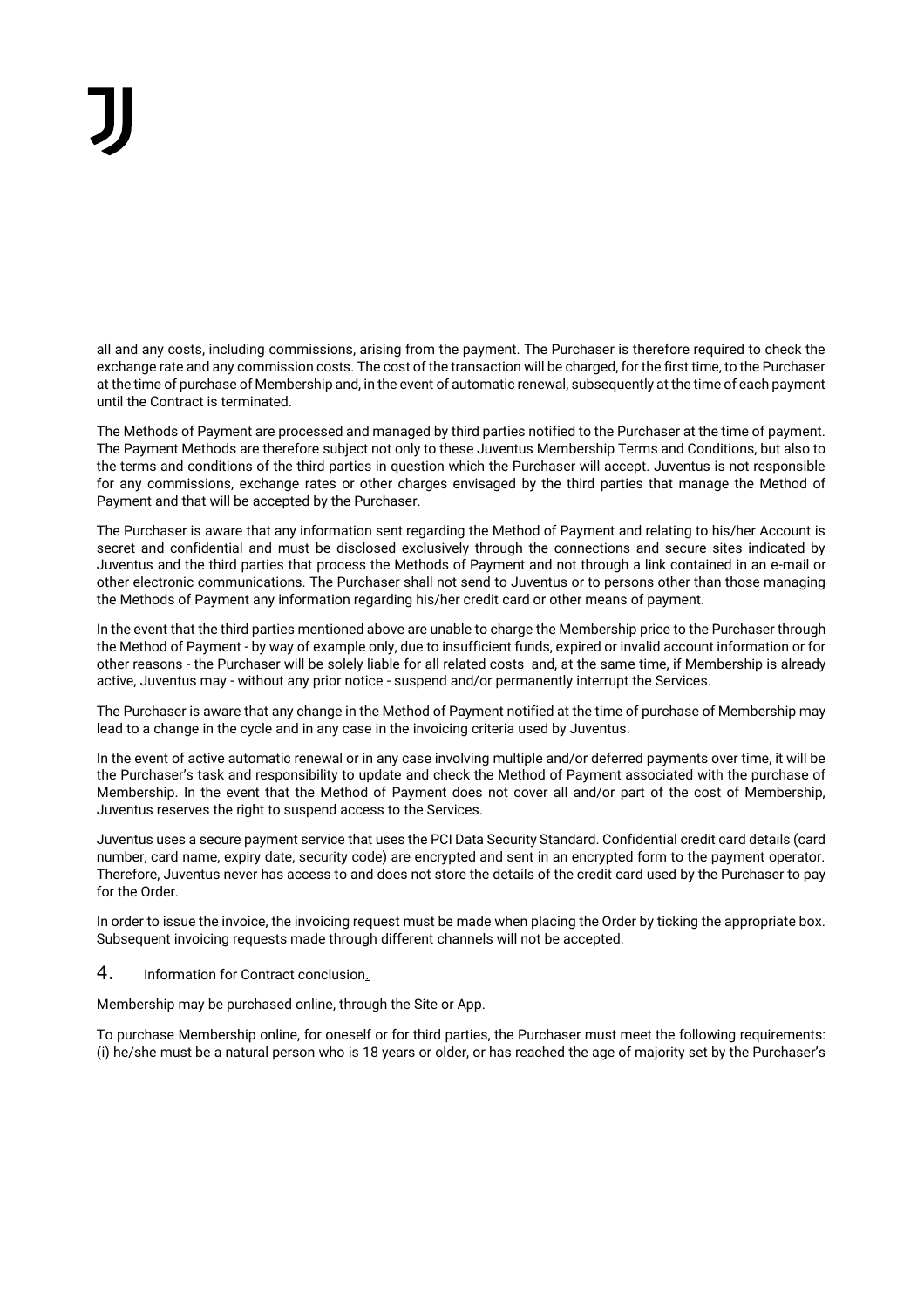State of residence and who, in any case, is capable of acting under Italian law. It is the Purchaser's responsibility to ensure that the information provided at the time of the request or order is truthful, accurate and complete. Juventus shall not be held liable for orders placed by minors without the authorisation of their parent/parental guardian; (ii) he/she is the holder of a registered profile and of relevant access credentials on the Site and/or App (also "MyJuve"); (iii) he/she accepts these Terms and Conditions.

Together with the various technical steps to be completed in order to conclude the Contract, whether through the Site and/or App, a guided procedure is defined that allows the Purchaser to check and freely validate any information entered, always making it possible to correct mistakes before the submission of the Order and until conclusion of the Contract. When submitting the Order, the Purchaser will be warned that the submission implies an obligation to pay the price indicated, by clicking on the "**confirm purchase**" button.

The various technical stages for Order submission are summarised below:

1. Selection of product that wishes to be purchased by clicking on "**purchase**". If several products wish to be purchased, they may be selected one at a time and added to the shopping cart. Products can always be deleted or added to the cart (up to a maximum of 50 products) until the order is placed;

2. Authentication (login) is carried out with the user's authentication credentials (username/password), where available, or through the social account (if the user does not own a Juventus Account, he/she will have to create a new Juventus Account through the Site or App);

3. Selection of the "**purchase**" option if the Purchaser buys Membership for himself/herself or as the parent/guardian of a minor under 16 years of age or "**gift**" option (if the Purchaser buys Membership as a gift to a third person);

4. Entry and confirmation of the data of the Purchaser, the Manager and the Member for each Membership purchased, which, depending on the case, may or may not be the same person. If Young Black & White Membership, Junior Black & White Membership are purchased as a gift, the email address of the Manager provided by the Purchaser must be that of the Member's parent/guardian. The personal details of the Member must be those of the minor who will be the holder of the aforementioned Membership. The minor's details will be processed exclusively for service purposes related to the provision of Membership;

5. For all Memberships, except for Black&White SMART Membership (digital only), Black&White Lite Membership and Young Black&White Lite Membership you will also be asked to confirm or enter the shipping address for the Welcome Pack delivery; you will also be asked to specify if you need an invoice;

6. Selection of Method of Payment (credit card, payment card or PayPal). The Purchaser represents and warrants that he/she is authorised to use the payment method chosen in relation to the Order placed;

7. Before proceeding with the purchase, the Purchaser must read these Terms and Conditions by pressing the appropriate button, and accept them by clicking the check box next to the words "**I accept the Juventus Membership Terms and Conditions**"; The Purchaser is aware and accepts that ticking the relevant box on the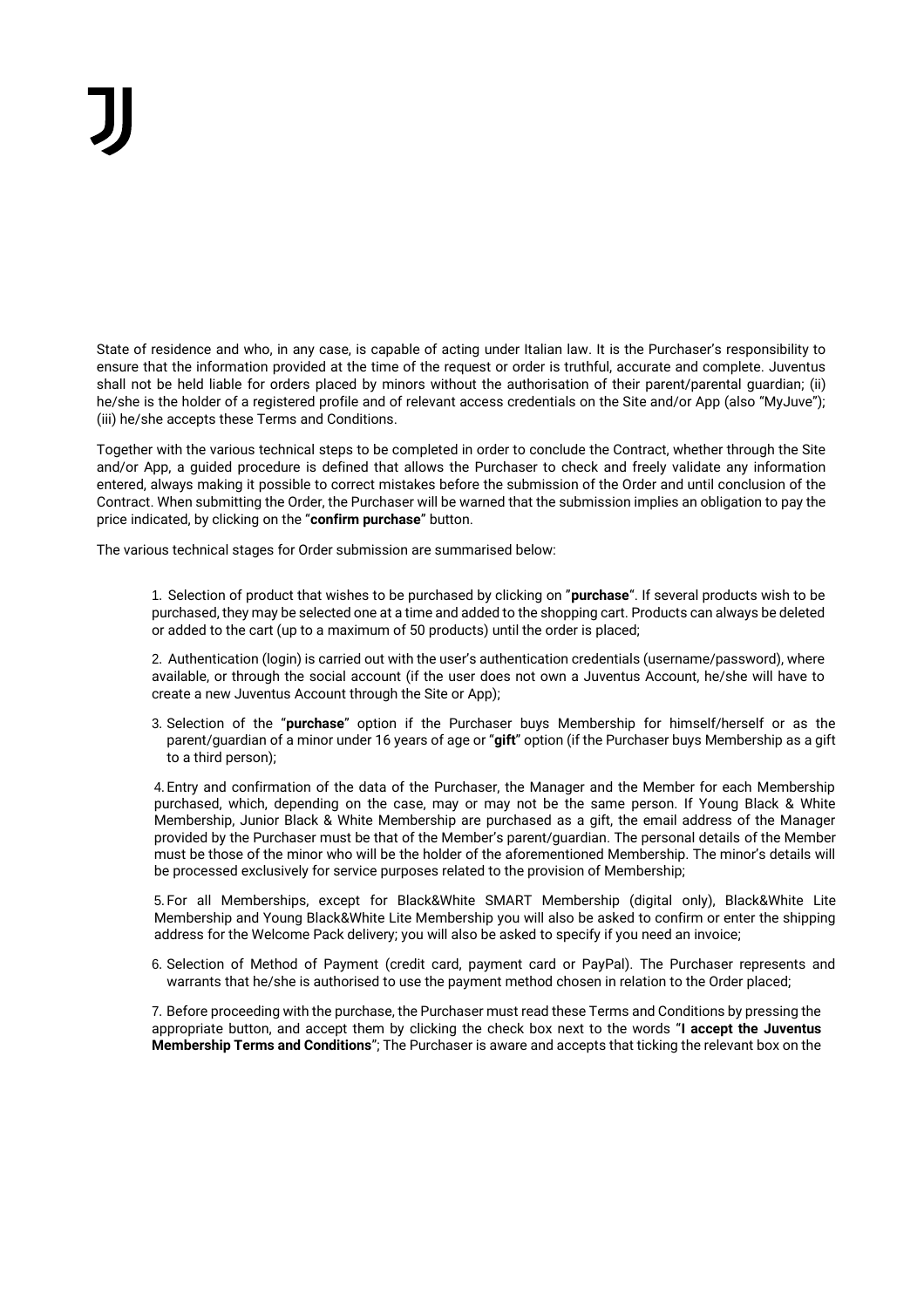Site and/or the App and pressing the relevant button constitute acceptance of the terms and of the type of Membership selected by the Purchaser;

8. Entry of Purchaser's credit card details (or other accepted means of payment) required for the transaction. The Purchaser must click on the button "**confirm purchase**". The purchase order constitutes an obligation to pay and by submitting the aforementioned order the Purchaser provides authorisation for the amounts specified in the Contract to be charged to the chosen payment method;

- 9. Payment confirmation (by the interbank circuit);
- 10. Confirmation of completion of Membership purchase procedure;
- 11. Submission of Order receipt acknowledgement to the Purchaser.

## 5. Contract conclusion.

The purchase of Membership is subject to payment of the applicable price. The Contract shall be deemed concluded and binding for the Parties upon receipt by Juventus of payment confirmation. After payment of the total price has been processed successfully, Juventus will acknowledge receipt of the Order by sending an order confirmation (hereafter "Order Confirmation") to the e-mail address or telephone number given by the Purchaser when registering with the Site. The Order Confirmation will include the type(s) of Membership purchased, the unit price including VAT and the total price of the Order, the Method of Payment, the duration of Membership and how to disable automatic renewal, the delivery address for the welcome pack, entitlement to the right of withdrawal under Article 15 below, which can be exercised if the relevant conditions are met, as well as information on customer service contacts and the link to these Juventus Membership Terms and Conditions, with the right for the Purchaser to access them via downloading and to print or store the Juventus Membership e-mail and Terms and Conditions on his/her computer. Therefore, when placing the Order, it is important to ensure that a valid e-mail address or telephone number has been entered.

The Order and the receipt (Order Confirmation) are considered as received when the Parties to which they are addressed have the possibility of accessing them. The Purchaser will always have access to these Juventus Membership Terms and Conditions, and any specific conditions, by downloading the Order Confirmation e-mail onto his/her own computer.

The languages available for conclusion of the contract are Italian and English. In the event of conflict between the provisions set out in these Juventus Membership Terms and Conditions published in Italian and the corresponding text published in English, as well as in the event of conflict between the Italian and English versions with regard to any other detail and/or content of the contract, the Italian version shall prevail.

## 6. Membership Activation.

In the event of an online purchase, Membership Services will be activated only at the end of the period for exercising the right of withdrawal referred to in Article 15 below. When placing the order and ticking the relevant box, or subsequently on a voluntary basis, the Purchaser will in any case have the right to expressly request the immediate activation of all the Membership Services, thereby agreeing to lose the right of withdrawal.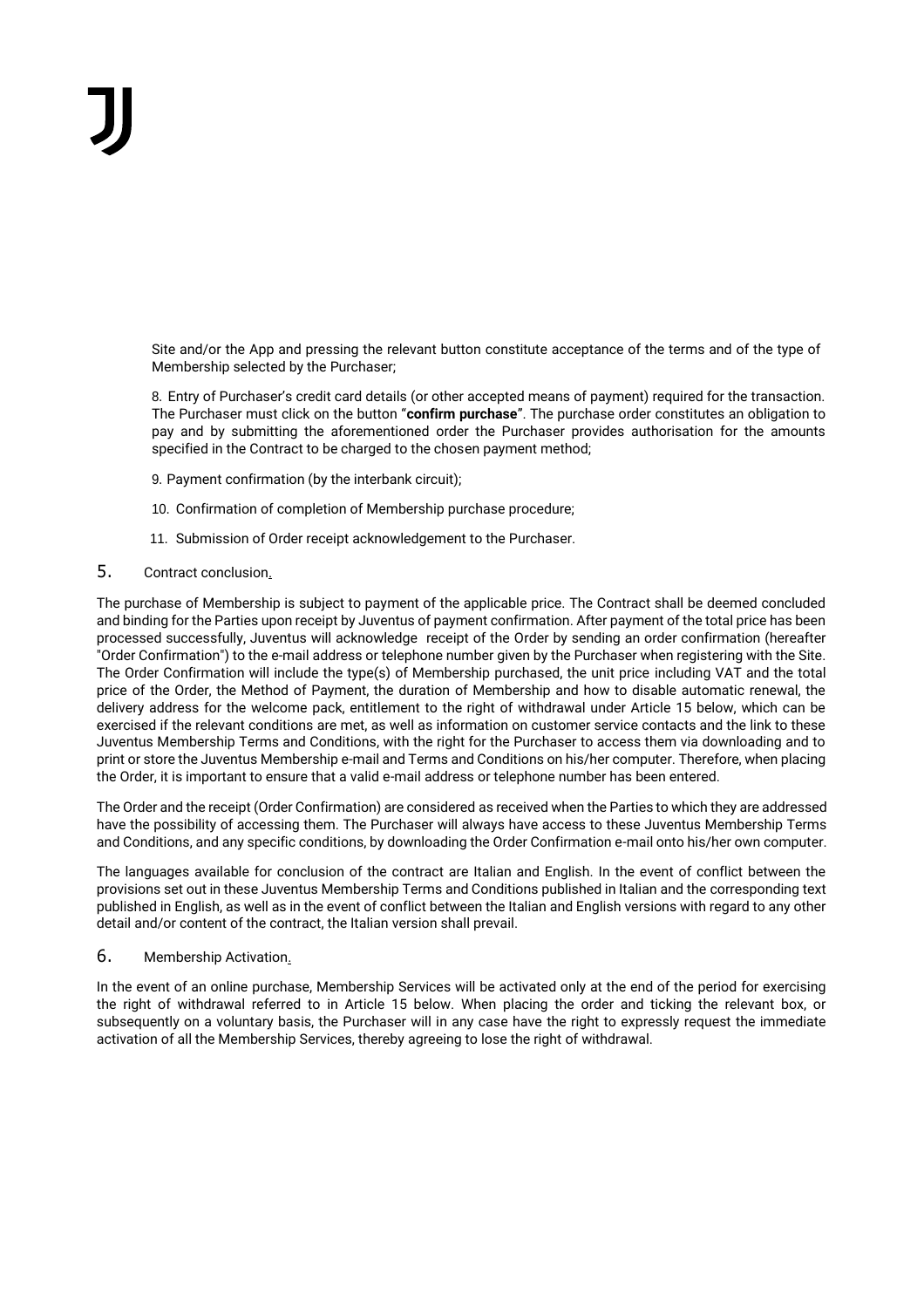In order to access the Services, the Member (or the Manager in the case of a Member under 16 years of age) must receive at his/her e-mail address a welcome e-mail and confirmation that the services have been activated (Activation Confirmation). In order to guarantee the correct delivery of the Services, the Member's and Manager's personal information must be correct and truthful.

# 7. Contract Execution.

Access to and use of the Services are governed by these Juventus Membership Terms and Conditions, of which the [Conditions of use of the Site,](https://www.juventus.com/it/termini-e-condizioni/) the documents referred to or listed through hyperlinks, the specific conditions relating to the type of Membership at the time of purchase, as described in the section **Black&White/Membership** form an integral and substantial part.

Juventus reserves the right to update, amend and/or supplement these Terms and Conditions over time for reasons required by regulatory changes or for other reasons related to management of the Services. Any amendments made by Juventus to these Terms & Conditions will be accessible on the Site and communicated to the Manager/Member at the e-mail address provided by the latter. The Terms and Conditions, as amended, will be made available directly in the Terms & Conditions section of the Site and/or the App. The timing and procedures for the entry into force of any amendments to the Terms & Conditions and their application to Members will be notified from time to time, depending on the nature and extent of the amendments. Unless otherwise provided, if the Member continues to use the Service after the amendments have been notified and published, this shall mean that the Member has accepted the amendments.

Access to the Premium contents of the Juventus TV section (video contents accessible upon monthly or annual subscription to Juventus TV), where included in the Services covered by the specific type of Membership purchased, is subject to these conditions of use and to the specific [Juventus TV terms of service.](https://www.juventus.com/it/termini-e-condizioni/) Access to video content implies acceptance of the above Juventus TV terms of service.

For Members aged under 18, access to the ticketing services during the reserved sale phases, where included in the Services subject to the specific type of Membership purchased, may only be exercised through an adult Member in possession of the same type of Membership.

If included in the type of Membership purchased, the Welcome Pack will be sent by Juventus within 5 days from the end of the withdrawal period or from the request to immediately activate all of the Membership Services, acknowledging the loss of the Purchaser's right of withdrawal. The delivery time is purely indicative and does not represent a binding deadline for Juventus. Any delays in delivery may be caused by Welcome Pack products being temporarily unavailable, due to difficulties on the part of the courier, to force majeure or to bank holidays. Delays in delivery times do not entitle the Purchaser/Member to any form of compensation, without prejudice to the Purchaser's rights under current legislation. Delivery to the shipping address specified in the Order shall be by courier. Shipping details shall be completed directly by the Purchaser; Juventus, therefore, cannot be held liable for non-delivery in the event of incorrect details.

The Purchaser may check, at any time, the shipping status of the welcome pack by accessing his/her Juventus Account page on the Site and/or App.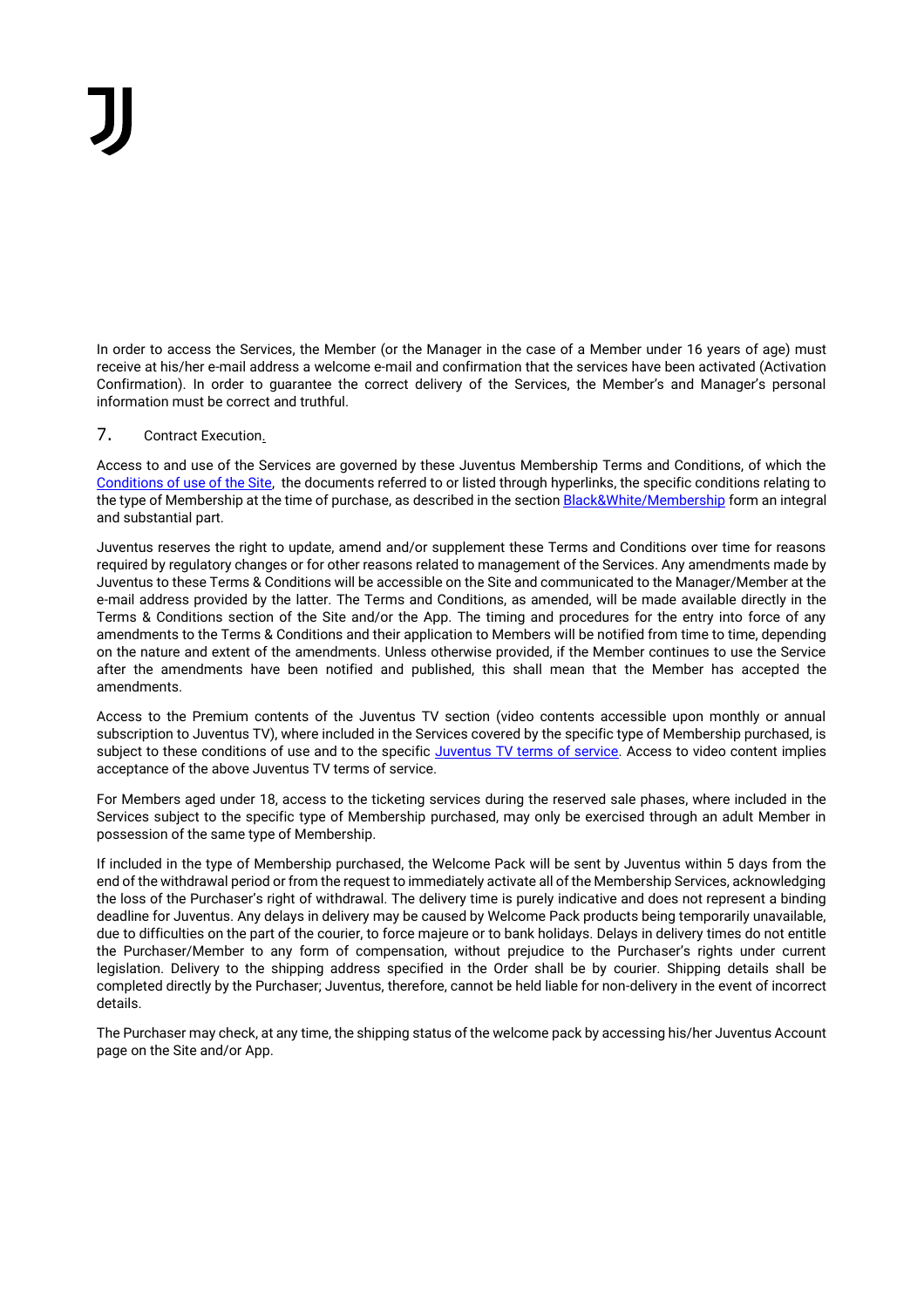# 8.Term.

Without prejudice to the provisions set out below in Art. 9, the Contract, unless expressly stated otherwise, shall run from the date of activation of the Services and expire on 30 June of the Sports Season in which the purchase is made.

## 9.Automatic renewal:

The Purchaser, at the time of purchase, may select the AUTOMATIC RENEWAL option by clicking on the specific box present in the Order Form. In that case, the Membership will be tacitly renewed from one year to another for 12-month periods ("Renewal Period"), unless the Purchaser disables automatic renewal on his/her Juventus Account before the expiry date. Moreover, the Purchaser always has the right to activate or disable automatic renewal at any time by changing the profile settings of his/her Juventus Account. It is noted that, even where the automatic renewal has been selected, for Members holding YOUNG Black&White Membership and Junior Black&White Membership, if, at the renewal date, the Member's age is no longer included in the age bracket for that type of Membership, the renewal may not take place.

In the case of automatic renewal of Membership, the Purchaser accepts and, consequently, authorises Juventus to periodically charge the relevant price to him/her until the Purchaser communicates his/her wish to withdraw from the Services or until the Services are interrupted for other reasons. Automatic renewal doesn't work for Black&White Lite Membership and for Young Black&White Lite Membership.

# 10. Prohibition of Sale.

The Member's right to receive the Services is strictly personal and cannot be sold. Managers and Members are prohibited from offering for sale, reselling or from otherwise commercially exploiting Services delivered by the Club.

## 11. Proprietary Rights.

The Member/Manager openly acknowledges that the Club owns all intellectual property rights protected by copyright laws and other law provisions, among which, but not by way of limitation: know-how, source code, software, hardware, projects, applications, patents, databases, and similar, concerning Services, as well as images, content, data and other materials coming from the Club or anyway provided by it to the Member. Members/Managers cannot copy, modify, reuse, sell, transfer, sub-licence, give or transfer to third parties or create jobs resulting from any right of the Club, or allow third parties to do so through the use of Services provided to them, even if unaware.

The Member/Manager declares to be the owner of the personal data disclosed to the Club and the owner of the rights to use the images, texts and materials disseminated through the Services provided by the Club. The Club is authorised by the Member/Manager to commercially exploit the images, texts and materials, and the latter surrenders any payment by the Club, besides being recognised as the actual author. The Member/Manager will thus be responsible for any violation of third parties' rights on images, texts, materials and data disclosed and/or disseminated by the latter, and the Club will be held harmless from any third party claim.

## 12. Club's Liability.

The Club cannot be connected in anyway to Members, with whom it will not engage in any kind of direct relation, except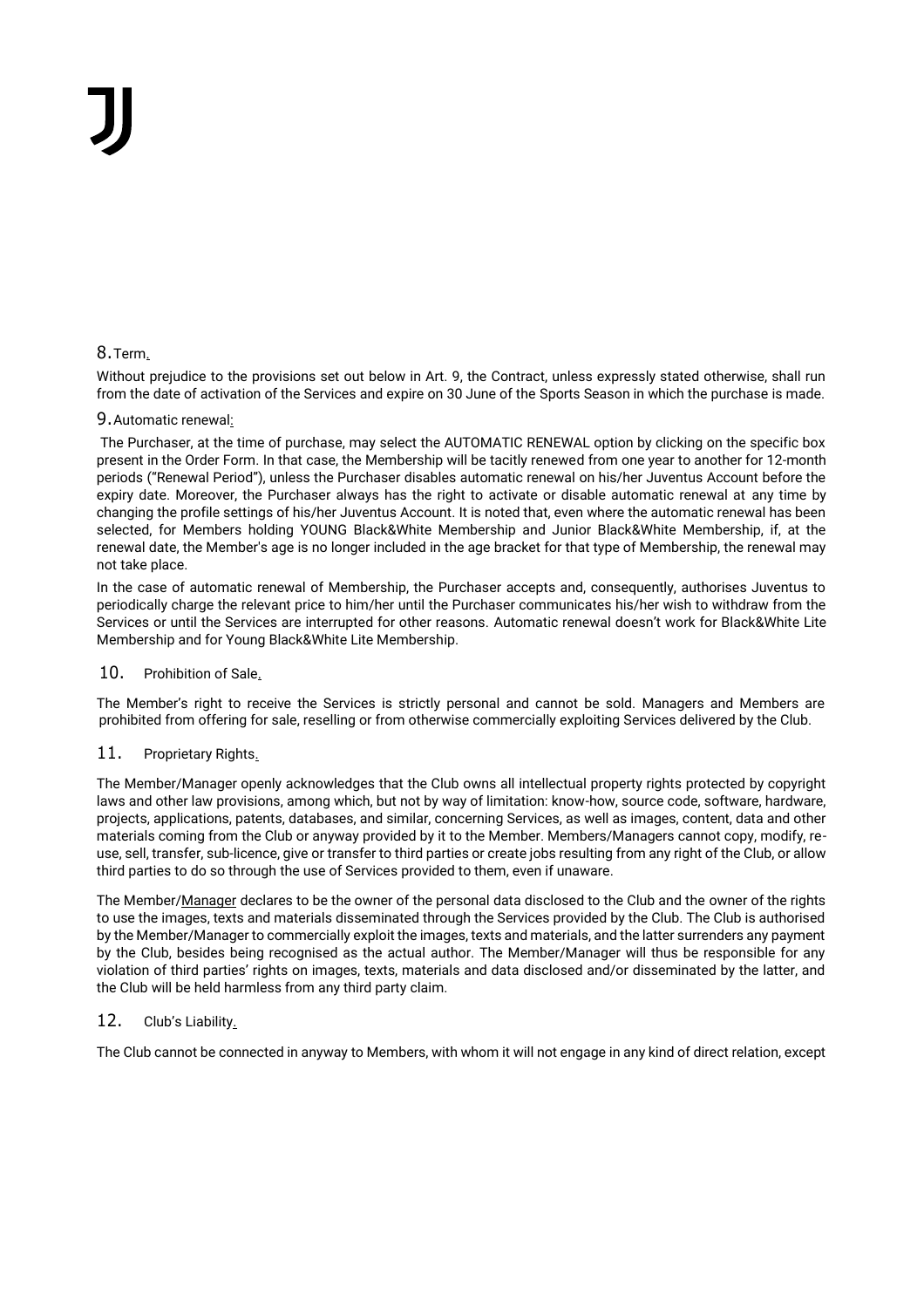for providing and delivering the Services included in the type of membership. The Club cannot be held responsible for the behaviours of the Members.

The Member recognises that the use of Services is at his/her own risk and responsibility. Services are provided "as they are" and "as available". The Club dos not provide any guarantee that the Services correspond to the Member's requirements and does not control their use by the Member in any way: it is the responsibility of the Member or - if the Member is a minor - the parents or guardians, to ensure that the use complies with applicable legal provisions.

The Club cannot be held in default of its obligations, nor responsible for the damages resulting from non-provision of all or part of the Services due to incorrect or failed operation of the electronic means of communication for reasons of force majeure or reasons that are beyond its foreseeable control, including, but not limited to, fires, natural disasters, power outages, unavailability of telephone lines or of other network service providers, failure of computers and other electronic devices, even if they are not part of the Internet network, malfunction of software installed by the Member/Manager, as well as actions of other users or people having access to the network.

## 13. Member's Liability.

The Member/Manager is exclusively responsible for each activity he/she performs within the provided services/benefits, and undertakes to hold the Club harmless from any claim, demand or threat concerning or resulting from the use or abuse of his/her participation in the Services supplied by the Club. The Member/Manager undertakes to immediately notify to the Club, via the "Contacts" section of the Site, of any unauthorised use of his/her user ID and/or password and any other security breach of which he/she may become aware. The Member/Manager will be entitled to change his/her password at any time, by following the instructions provided by the system.

The Member/Manager commits to exclusively use Services for legitimate purposes admitted by current laws, uses and manners, diligence rules, in any case without harming third parties' rights, user of the communication mean or not, and by placing special attention on data protection standards, on intellectual and industrial property right protection laws, and to telecommunication regulations. The Member/Manager takes full responsibility for the content of messages, of texts and images posted by him/her or by third parties on his/her behalf through Services, and holding the Club, as well as the subjects connected or controlled by it, its representatives, employees as well as any partner of the Club harmless from any damage or claim and reimbursing the Club for any cost resulting from claims or actions of third parties towards it for damages caused by the Member/Manager or by third parties through the Services provided to members, also without it knowing it.

The Club does not monitor or check contents originated by Members/Managers in any way. In using some of the above mentioned Services, the Member/Manager must comply with the "netiquette" rules (of good behaviour on the Internet) such as, without limitation:

- utilising Services activated on the Site for legitimate purposes, always using polite language and expressions;
- not using Services activated on the Site for commercial and/or advertisement purposes;
- not using Services activated on the Site to threaten or harass other Members, to disseminate obscene,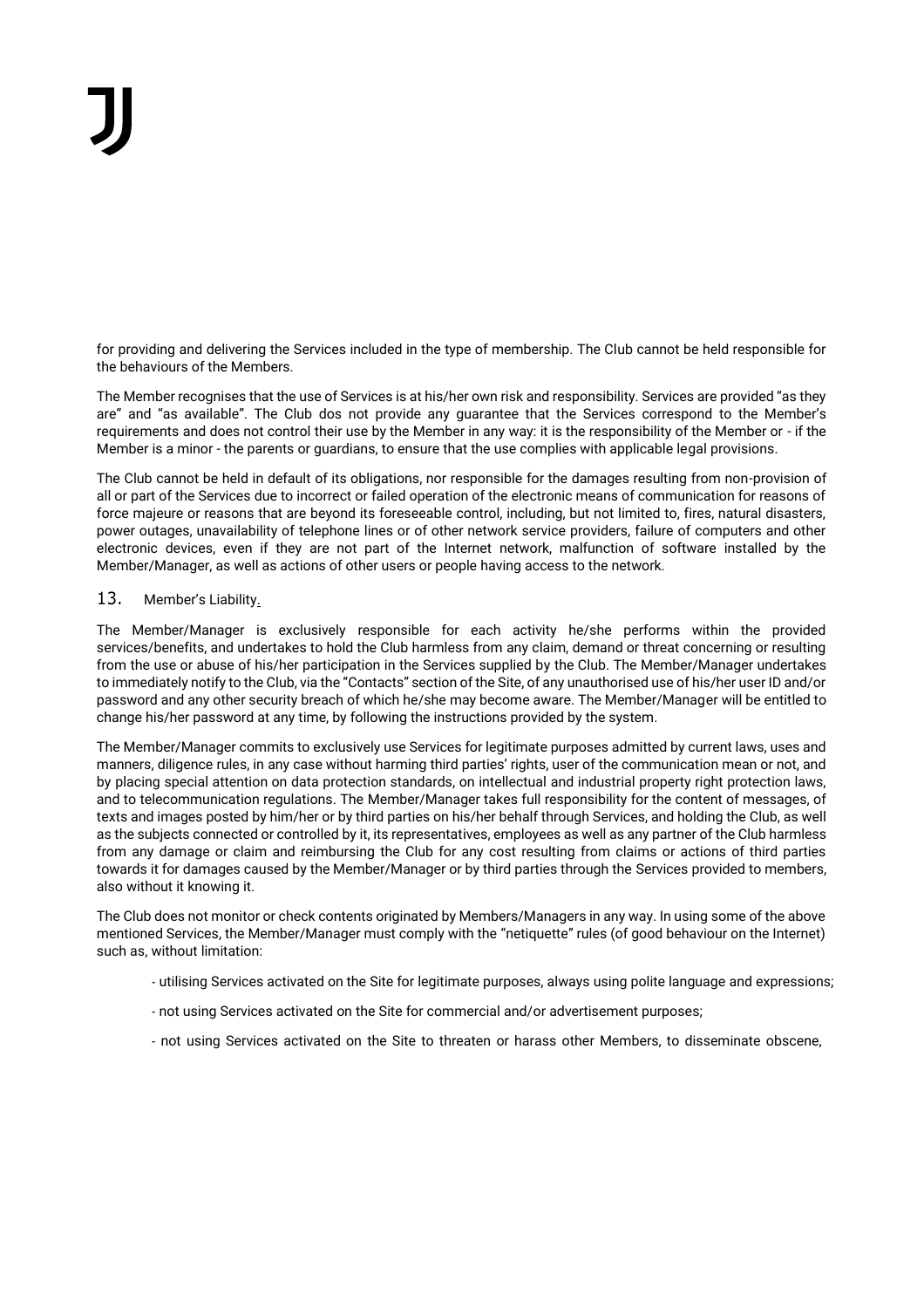defamatory, and libellous material or material that is at any rate contrary to public order or good manners or susceptible to cause damage or to offend other Members or third parties;

- not disseminating through Services activated on the Site materials or contents that are protected by industrial property rights without prior authorisation by the owner;
- not disseminating through Services activated on the Site confidential information or information which may damage the privacy of others;
- complying with and addressing topics that fall within the area of interest of the Site, refraining from disseminating inappropriate material.

The Purchaser acknowledges that the J1897 Membership Welcome Packs may include products/services/promotions by Membership Programme partners that are not suitable for persons under 18 years of age and that Juventus does not carry out any specific and selective checks on the Welcome Pack's contents; it is the responsibility of parents or those exercising parental authority or legal guardianship to safeguard minors as much as possible and to effectively and actually prevent them from accessing the aforementioned products/services.

14. Cases of suspension or interruption of Services.

The Club is entitled, at any time, to partially or permanently suspend or interrupt the delivery of Services to the Member in the following cases:

a) when the personal data of the Member and/or Manager are not updated, complete or true;

b) when the Member uses the Services for illegal purposes in a manner that is illegal, harassing, racist, defamatory or detrimental to the privacy of others, abusive, threatening, damaging, rude, obscene or otherwise reprehensible or which may breach intellectual and industrial property rights, or other third-party rights, or in a way that causes harassment, disturbance or damage, in any way, to minors (violence, paedophilia, exploitation, etc.), or in order to gain direct or indirect commercial benefits from use of the Services in violation of the principle based on which Membership Services may only be used for personal and non-commercial purposes;

c) when the Member, based on objective circumstances, behaved in such as way as to actively participate in acts of violence at or due to sport events, or as to represent a threat to public safety at or during such sport events;

d) when the Member violates the provisions of paragraphs 10 (Prohibition of Sale), 11 (Ownership Rights) and 13 (Member's Liability).

## 15. Right of withdrawal.

According to the provisions of Articles 52 et seq. of the Consumer Code (Italian Legislative Decree 206/2005 as amended by Italian Legislative Decree 21/2014), in the event of distance selling (online purchase) the Purchaser has the right to withdraw from the Contract, without penalty and without the need to give any reason, no later than 14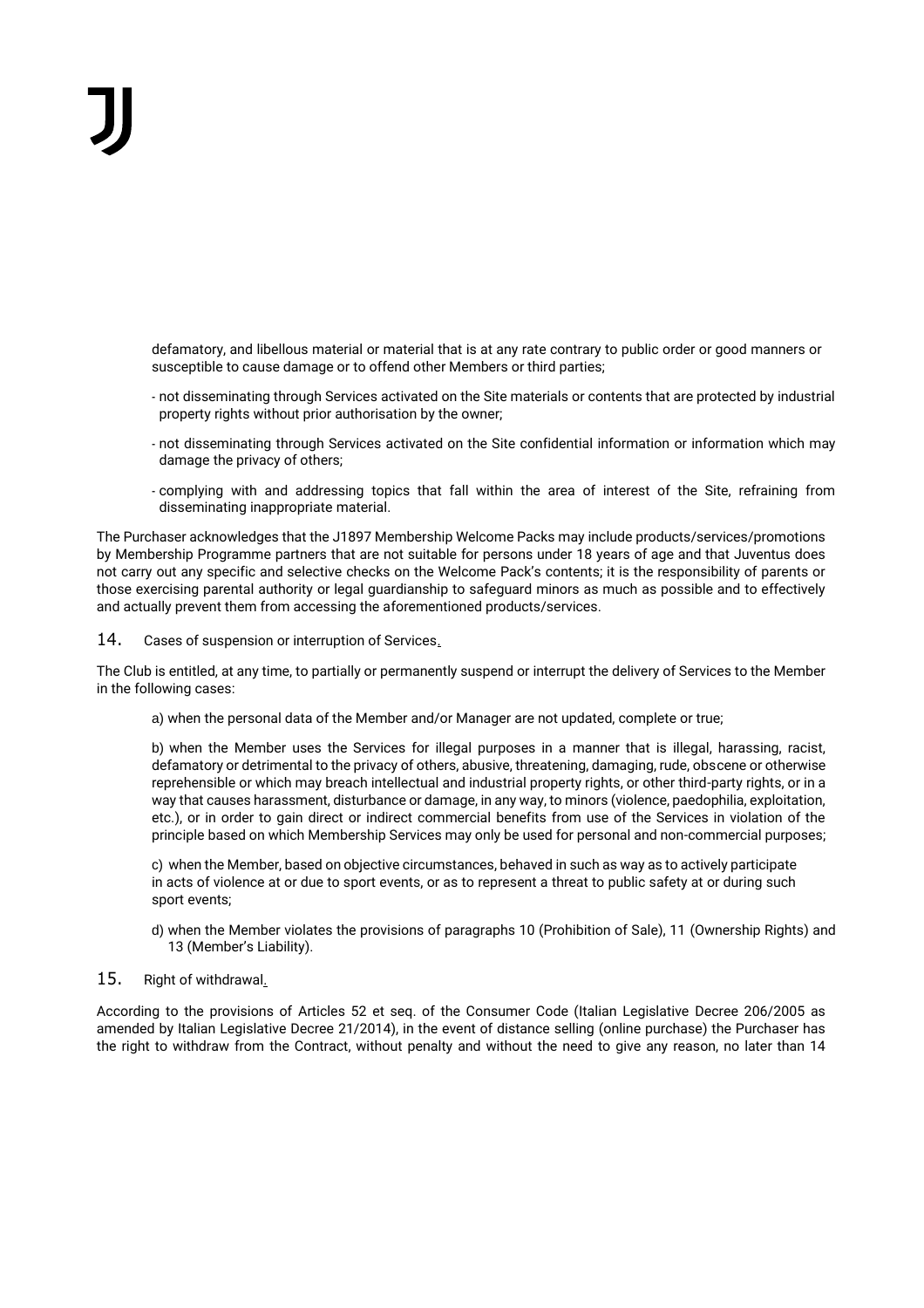(fourteen) days from conclusion of the Contract, or from receipt of the Order Confirmation.

For the purpose of exercising the right of withdrawal, the Purchaser must inform Juventus, within the deadline specified above, of his/her decision to exercise the right of withdrawal by expressly stating his/her decision.

For the purposes of withdrawal, the Purchaser may expressly state his/her decision to withdraw by using the specific function on the page of his/her Juventus Account on the Site and/or App. In such cases, the Club will promptly send confirmation to the Purchaser of his/her withdrawal, on a durable medium.

The form found at thi[s link](https://www.juventus.com/it/termini-e-condizioni/) can also be used but it is not mandatory. The communication, to be sent using a contact form after logging in to the site, must include the following minimum information:

- the order number to which the withdrawal refers;

- the purchaser's details (name and surname, e-mail address).

Considering that, according to the law, the burden of proof exercising the right of withdrawal shall be on the Purchaser, Juventus recommends using the online form with acknowledgement of receipt; this allows the user to have proof that his/her right of withdrawal has been exercised, easily and at no cost.

Where the right of withdrawal has been exercised in accordance with the above provisions, within 14 (fourteen) days of receipt of the notice of withdrawal, Juventus will return to the Purchaser all the payments received in relation to the Order which the withdrawal refers to, using the same means of payment used by the Purchaser for the initial transaction.

The right of withdrawal is excluded, pursuant to Article 59, letters a) and o) of the Italian Consumer Code, if the Purchaser has expressed his/her clear wish to use all the Services immediately and accept the loss of the right of withdrawal, at the time the Order is placed (by ticking the appropriate box), or later during the withdrawal period on the page of his/her Juventus Account. The right of withdrawal shall be excluded only if the Purchaser expressly accepts, by ticking the appropriate box, the loss of the right of withdrawal following full execution of the contract by the Club. If this box is not ticked, the Purchaser may exercise the right of withdrawal in the terms and manner provided for by law.

16. Registration.

To purchase Membership and/or activate the Membership Services, you must be at least 16 years of age and have previously registered with the Site and/or App, or have a Juventus Account. To register and create an account, the Purchaser/Manager must fill in the appropriate online registration form on the Site and/or App, entering the personal details requested, in addition to an e-mail address and/or telephone number and a password, accept the Terms and [Conditions of Use of the Site](https://www.juventus.com/it/termini-e-condizioni/) and confirm that he/she has read the Privacy Policy.

It is forbidden to enter, for registration purposes, the personal details of third parties or false, invented, fictional and/or howsoever untruthful information. The Company reserves the right to challenge any improper use of personal data before any competent court.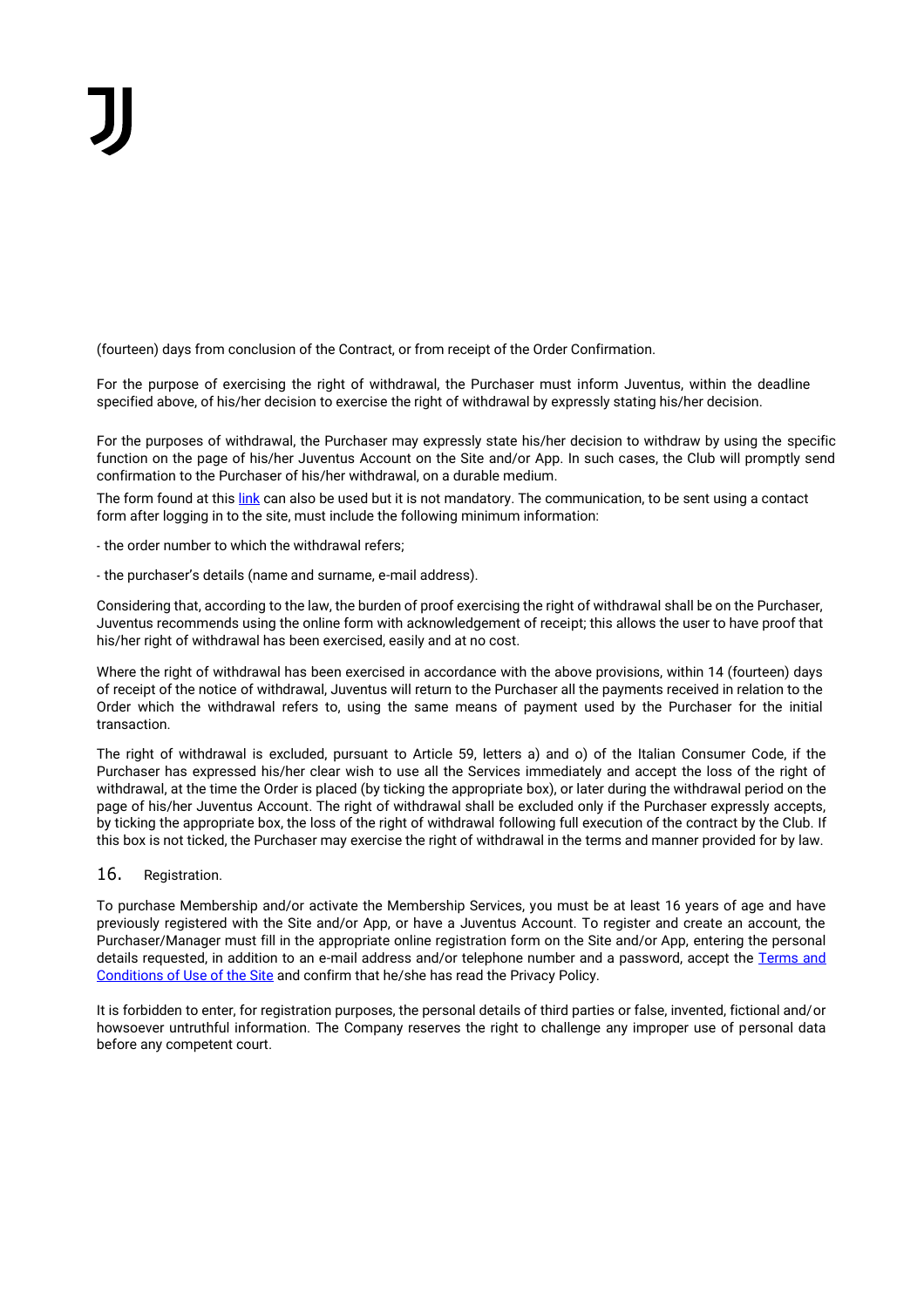Registration with the Site may be completed only once. It is therefore forbidden for the Purchaser/Manager to create more than one account referring to the same person, whether natural and/or legal, and/or to companies and/or entities of any kind, even using truthful information. In the event of violation of this prohibition, Juventus reserves the right to close all accounts referring to the same person, whether natural and/or legal, and to challenge any improper use of personal data before any competent court.

Registration credentials must be kept with great care and attention. Furthermore, they can only be used by the Purchaser/Manager and cannot be transferred to third parties. The Purchaser/Manager undertakes to keep them secret and to ensure that no third party has access to them. He/she is also required to inform Juventus immediately if he/she suspects or becomes aware of any improper use or undue disclosure of the credentials, otherwise answering for failure to keep his/her access credentials.

The Purchaser/Manager guarantees that the personal data provided to Juventus during the registration procedure, or at any other time and/or on any occasion of the relationship held with Juventus, are complete, truthful and related to the Purchaser/Manager, and undertakes to indemnify Juventus and hold it harmless against any damage, compensation claims and/or sanctions resulting from and/or howsoever connected to the violation by the Purchaser/Manager of the guarantee under this article and/or the violation of the rules on site registration and/or the storage of registration credentials.

17. Requests and complaints - Assistance.

To request information, send communications and submit complaints, Juventus' customer service may be contacted free of charge by accessing the "Contacts" section of the Site.

# 18. Processing of personal data.

The data communicated by the Purchaser and the Manager which are necessary for the performance of the Contract shall be processed in compliance with applicable legislation, defined in accordance with the provisions of EU Regulation 2016/679 of 27 April 2016 on the protection of natural persons with regard to the processing of personal data and on the free movement of such data (General Data Protection Regulation). These data are processed to manage the Order, to provide the Services associated with purchased Membership, to provide support services and to manage payments. To this end, the data is transmitted to authorised service providers, appointed data processors and/or person in charge of processing. Any use of the data for further purposes shall be subject to the data subject's express consent. For further information, check th[e Privacy section of the Site.](https://www.juventus.com/it/privacy) By placing an Order, the Purchaser acknowledges that his/her data may be collected, used, stored and processed in accordance with the purposes stated in ou[r Privacy Policy](https://www.juventus.com/it/privacy) and on the basis of any specific consent freely expressed, which is required in the cases and forms provided for by current legislation.

# 19. Amendments.

The Club will, upon its unquestionable judgement, stop or modify the delivery of a portion or of all Services at any time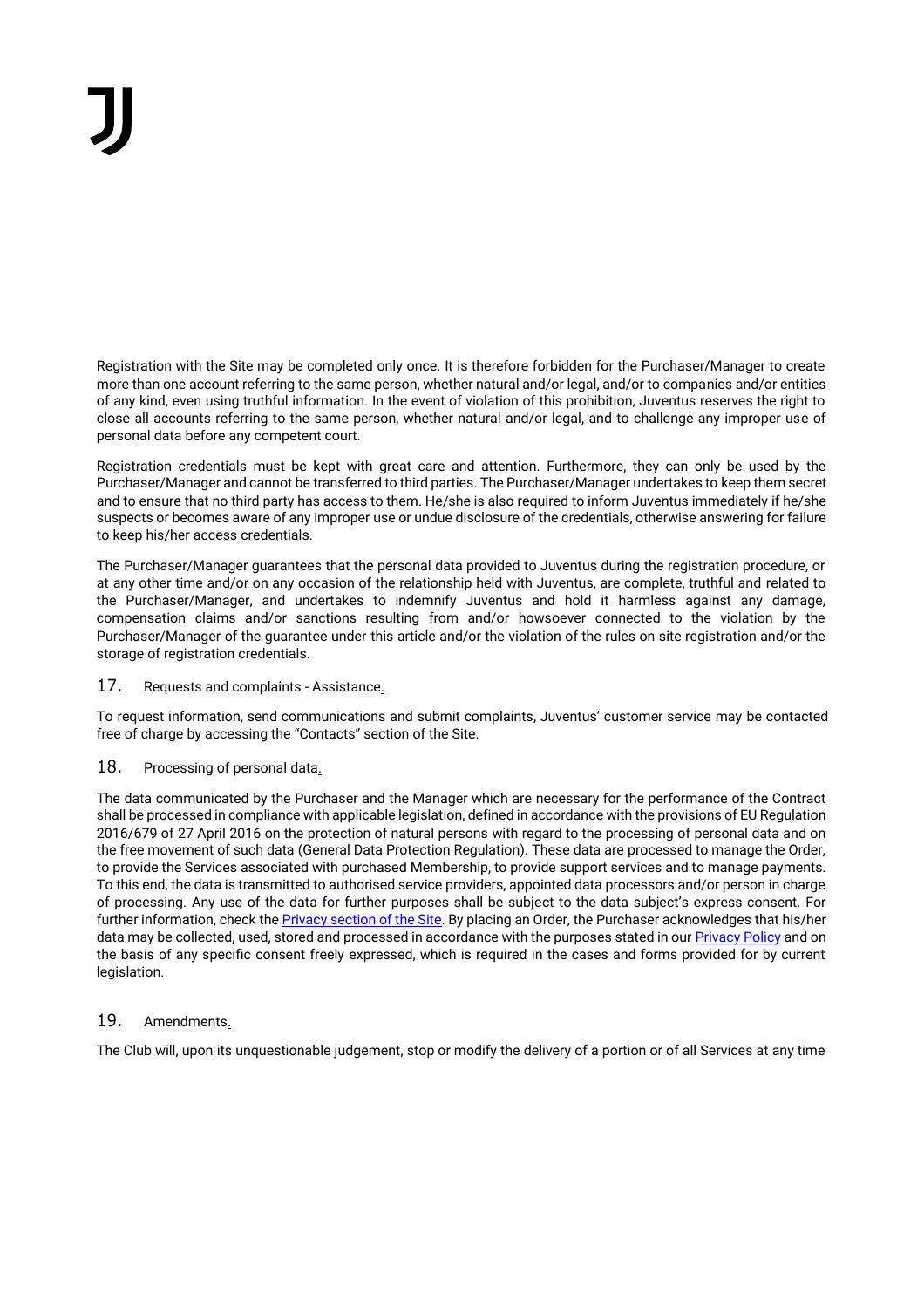by giving a notice of 30 days, which will be communicated via the Site. All communications addressed to the Member are deemed as validly acknowledged by all addressees after 15 days of their ongoing publication on the Site. Communications addressed to individual members are considered as effected by sending an e-mail to the address stated in the registration form or a different address notified in writing by the Member.

The timing and procedures for the entry into force of any amendments to the Services and their application to Members will be notified from time to time, depending on the nature and extent of the amendments. Unless otherwise provided, if the Member continues to use the Service after the amendments have been notified and published, this shall mean that the Member has accepted the amendments.

## 20. Applicable law and Jurisdiction.

By entering into this contract pursuant to art. 5 above, the parties agree that it is governed by Italian law and subject to Italian jurisdiction. This is without prejudice to application to Purchasers who do not have their habitual residence in Italy of any more favourable and mandatory provisions provided for by the law of the country in which they have their habitual residence.

The offer and sale on the Site and/or the App of the Membership, if the Purchaser is resident or domiciled in Italy, constitute a distance contract regulated by Chapter I, Title III (Articles 45 et seq.) of the Consumer Code (Italian Legislative Decree no. 206/2005 as amended by Italian Legislative Decree 21/2014) and of Italian Legislative Decree no. 70 of 9 April 2003, containing the e-commerce rules.

Subject to the mandatory provisions of law and without prejudice to mandatory conciliation procedures, for any dispute concerning the validity, execution or interpretation of these Terms and Conditions and their effects, the court of jurisdiction will be: a) the Court of the Purchaser's place of residence or domicile, if resident or domiciled in Italy; b) exclusively the Court of Turin, in any other case.

The Purchaser has the right to attempt an out-of-court settlement of disputes relating to consumer contracts via the procedures pursuant to Part V, Title II bis of the Consumer Code (ADR – Alternative Dispute Resolution). With reference to possible alternative means of dispute settlement, the Purchaser is hereby informed that a European platform has been established for the online settlement of consumer disputes (so-called ODR platform). The ODR platform is accessible at the following address https://ec.europa.eu/consumers/odr/main. Via the ODR platform, the Purchaser can examine the list of ADR bodies, find the link to the website of each of them and start an online procedure to settle his/her dispute.

Further details about alternative/online Procedures for settling disputes may found at the following link: https://europa.eu/youreurope/business/dealing-with-customers/solving-disputes/online-disputeresolution/index\_it.htm.

This is in any case without prejudice to the Purchaser's rights to apply to the competent ordinary court for disputes arising from these Juventus Membership Terms and Conditions, whatever the outcome of the out-of-court settlement procedure.